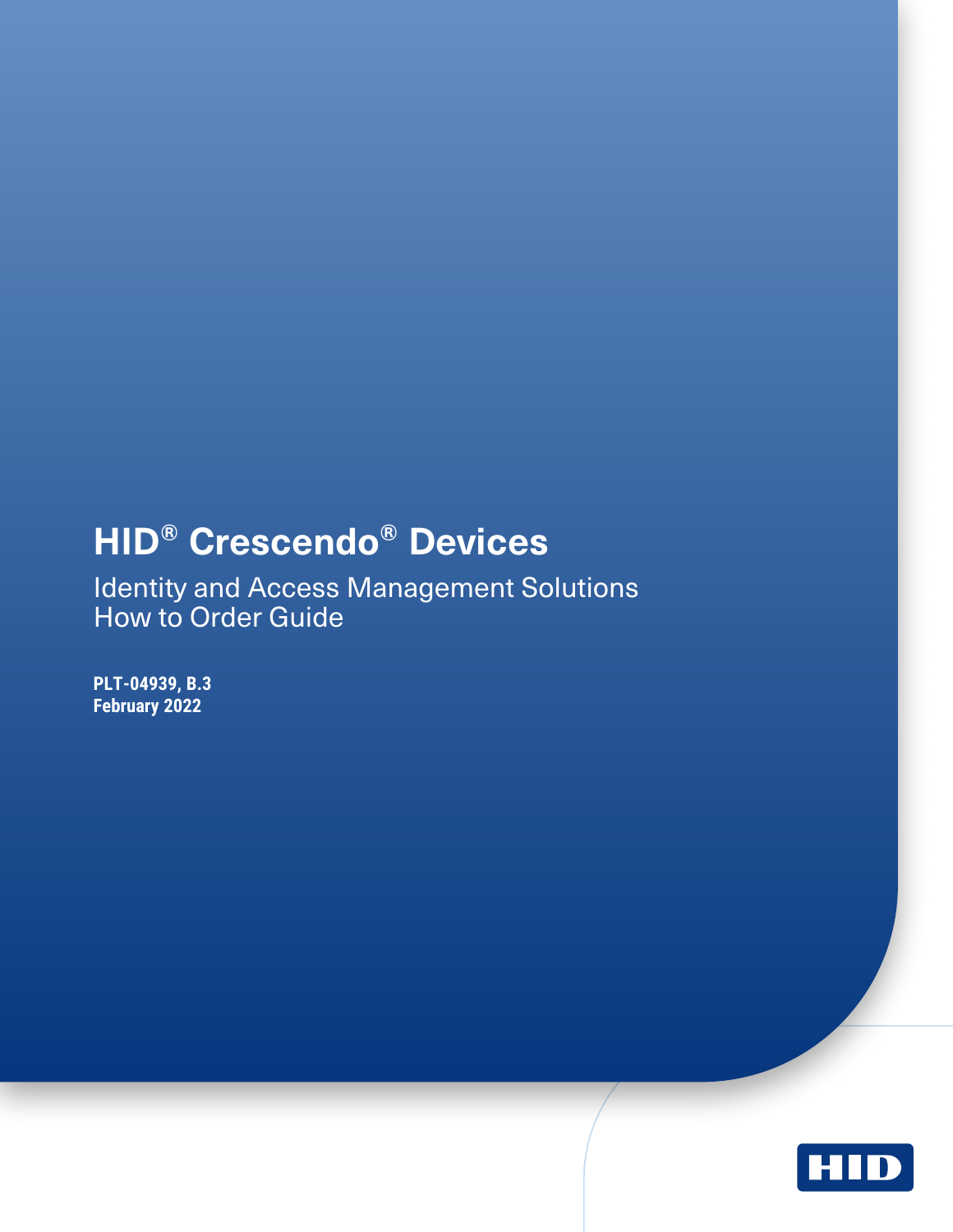

### **Copyright**

© 2022 HID Global Corporation/ASSA ABLOY AB. All rights reserved.

This document may not be reproduced, disseminated, or republished in any form without the prior written permission of HID Global Corporation.

### **Trademarks**

HID GLOBAL, HID, the HID Brick logo, the Chain Design, ActivID, ActivKey, ActivClient, Crescendo, iCLASS, iCLASS SE and Seos are trademarks or registered trademarks of HID Global, ASSA ABLOY AB, or its affiliate(s) in the US and other countries and may not be used without permission. All other trademarks, service marks, and product or service names are trademarks or registered trademarks of their respective owners.

MIFARE, MIFARE Classic, MIFARE DESFire, MIFARE DESFire EV1, MIFARE PLUS and MIFARE Ultralight are registered trademarks of NXP B.V. and are used under license.

### **Contacts**

For technical support, please visit: **[https://support.hidglobal.com](https://support.hidglobal.com/)**.

#### **What's new**

| <b>Date</b>   | <b>Description</b>                              | <b>Revision</b> |
|---------------|-------------------------------------------------|-----------------|
| February 2022 | Updates for HID Crescendo 2300 w/MIFARE Classic |                 |

A complete list of revisions is available in **[Revision](#page-18-0) history**.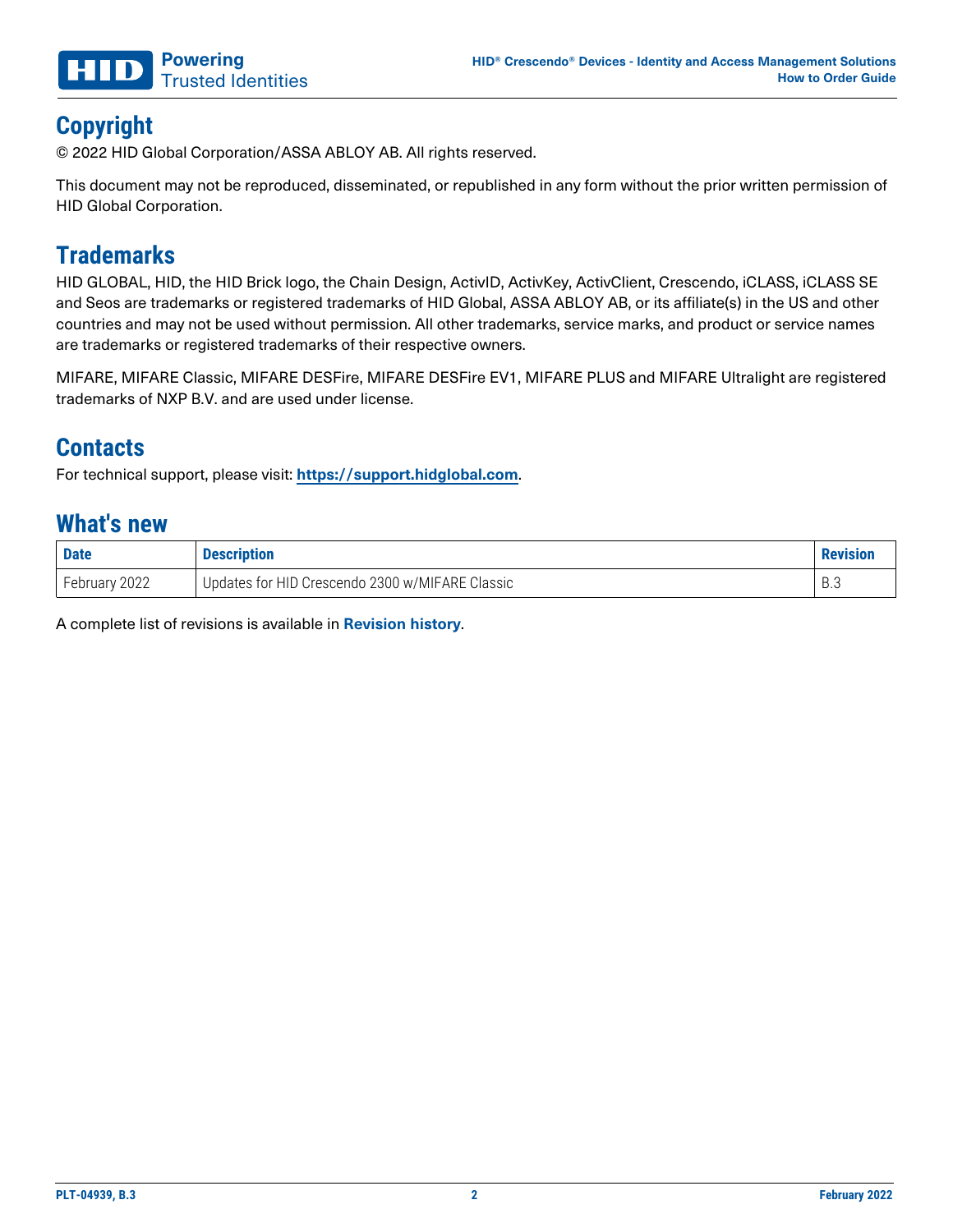#### **Powering** Trusted Identities

| HID Crescendo Portfolio <b>Maria Accidente de la contenta de la contenta de la contenta de la contenta de la contentidad de la contenta de la contenta de la contenta de la contenta de la contenta de la contenta de la content</b> |  |
|--------------------------------------------------------------------------------------------------------------------------------------------------------------------------------------------------------------------------------------|--|
|                                                                                                                                                                                                                                      |  |
|                                                                                                                                                                                                                                      |  |
|                                                                                                                                                                                                                                      |  |
| 1.4 HID Global ActivKey SIM material contracts and the contract of the contract of the contract of the contract of the contract of the contract of the contract of the contract of the contract of the contract of the contrac       |  |
|                                                                                                                                                                                                                                      |  |
|                                                                                                                                                                                                                                      |  |
|                                                                                                                                                                                                                                      |  |
|                                                                                                                                                                                                                                      |  |
|                                                                                                                                                                                                                                      |  |
|                                                                                                                                                                                                                                      |  |
|                                                                                                                                                                                                                                      |  |
|                                                                                                                                                                                                                                      |  |
|                                                                                                                                                                                                                                      |  |
|                                                                                                                                                                                                                                      |  |
|                                                                                                                                                                                                                                      |  |
|                                                                                                                                                                                                                                      |  |
|                                                                                                                                                                                                                                      |  |
|                                                                                                                                                                                                                                      |  |
|                                                                                                                                                                                                                                      |  |
|                                                                                                                                                                                                                                      |  |
|                                                                                                                                                                                                                                      |  |
|                                                                                                                                                                                                                                      |  |
|                                                                                                                                                                                                                                      |  |
|                                                                                                                                                                                                                                      |  |
|                                                                                                                                                                                                                                      |  |
|                                                                                                                                                                                                                                      |  |
|                                                                                                                                                                                                                                      |  |
|                                                                                                                                                                                                                                      |  |
|                                                                                                                                                                                                                                      |  |
|                                                                                                                                                                                                                                      |  |
|                                                                                                                                                                                                                                      |  |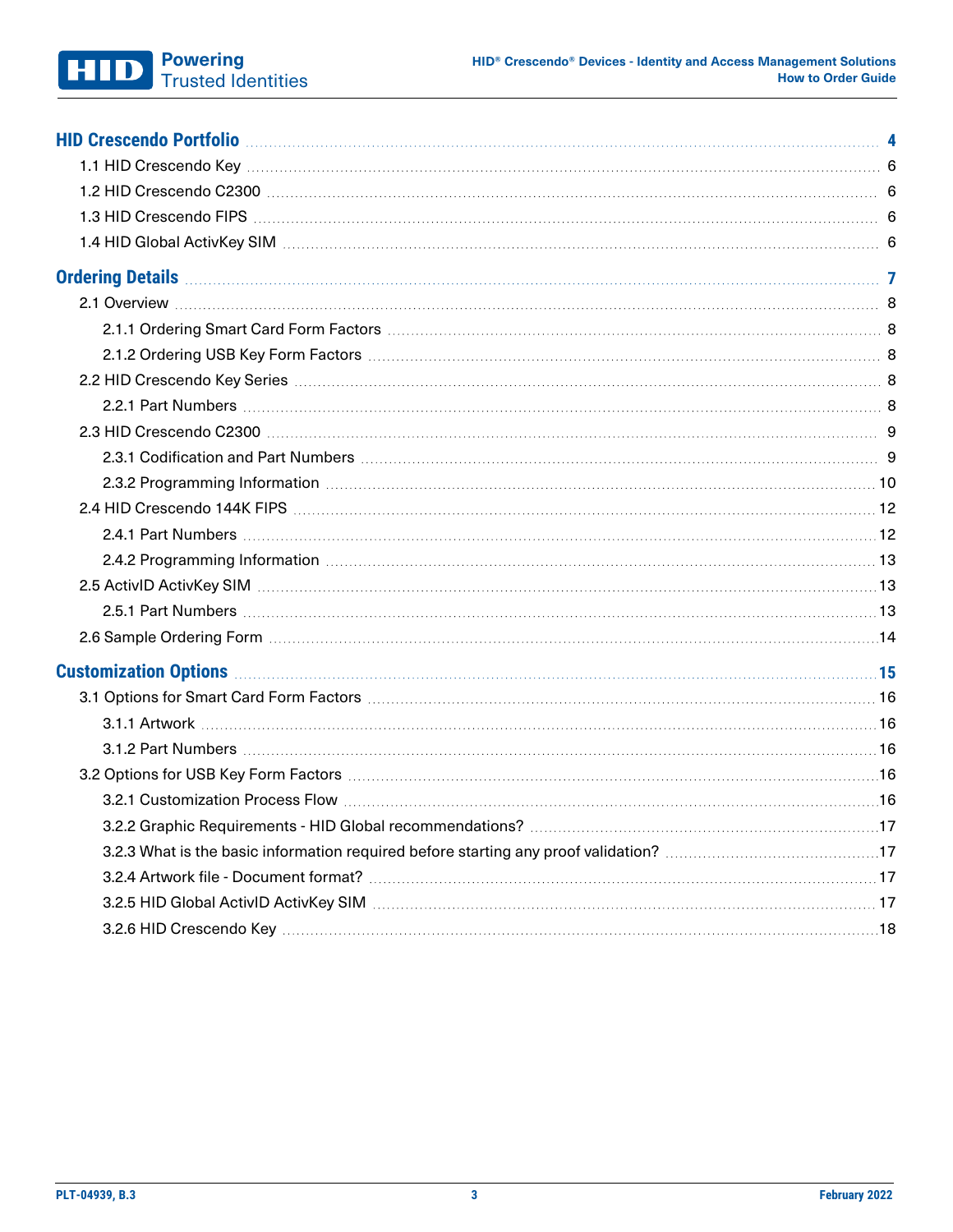# <span id="page-3-0"></span>Section **01** HID Crescendo Portfolio

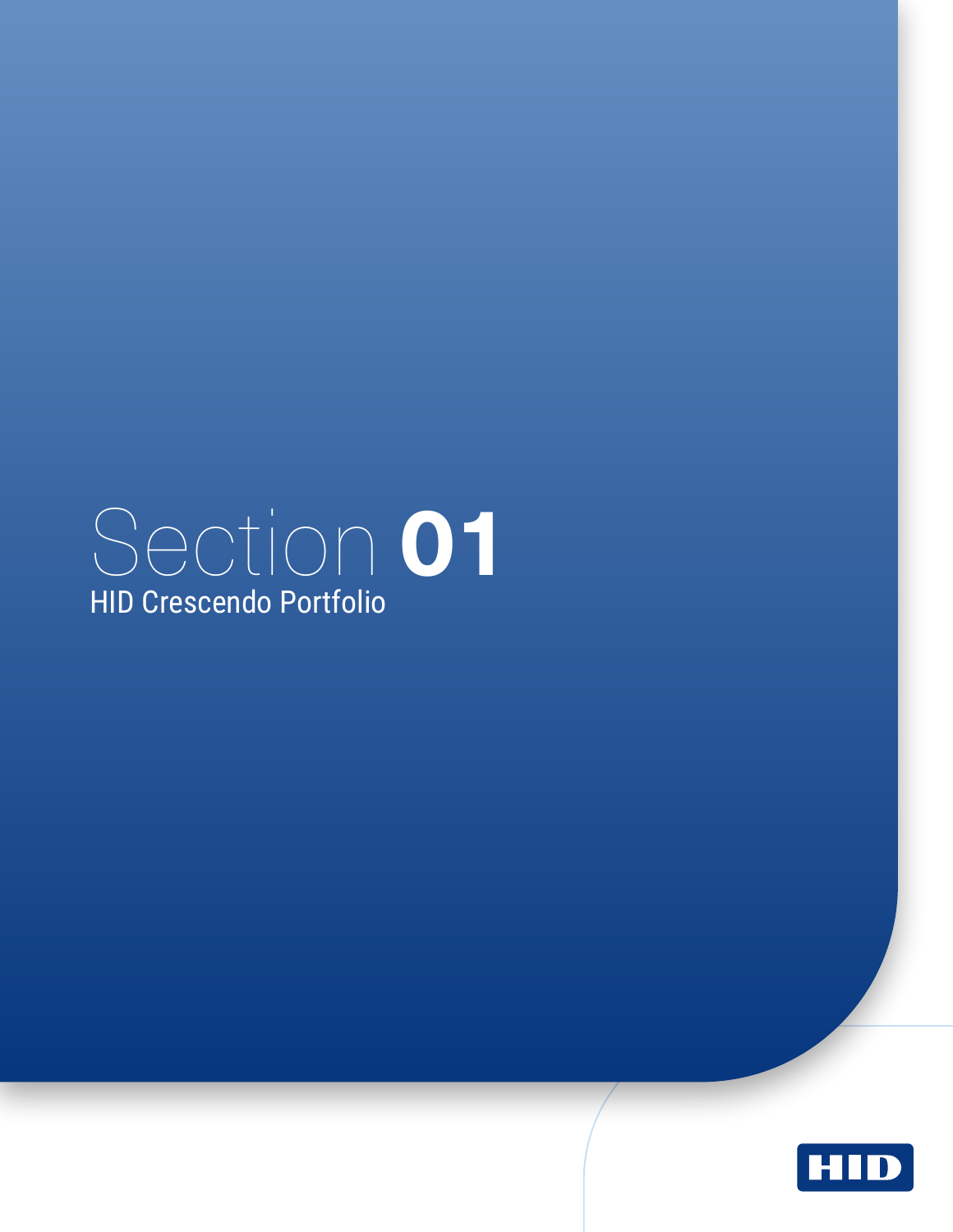HID<sup>®</sup> Crescendo<sup>®</sup> authenticators are the most secure credentials from HID Global that can be used to protect access to computers, networks and data and, optionally, also be used for secure access to physical spaces and facilities using state of the art access control technologies.

The latest version of these credentials includes the HID Crescendo Key, HID Crescendo C2300 models and are recommended for all new deployments.

The previous generation of credentials is available to ensure continued operations for customers with existing installations or who require specific capabilities that are not yet available in the latest models.

For latest information, visit <https://www.hidglobal.com/crescendo>

|                            | <b>Crescendo Key</b> | C2300                | <b>ActivKey SIM</b>  | <b>Crescendo FIPS1</b> | C1100 <sup>2</sup> |  |  |
|----------------------------|----------------------|----------------------|----------------------|------------------------|--------------------|--|--|
| <b>Communications</b>      |                      |                      |                      |                        |                    |  |  |
| <b>USB</b>                 |                      |                      |                      |                        |                    |  |  |
| <b>NFC</b>                 |                      |                      |                      |                        |                    |  |  |
| ISO7816                    |                      |                      |                      |                        |                    |  |  |
| <b>Protocol Support</b>    |                      |                      |                      |                        |                    |  |  |
| PIV                        |                      | ●                    | $\circ$ <sup>3</sup> | $\bigcirc$             | $\bigcirc$         |  |  |
| <b>FIDO</b>                |                      |                      |                      |                        |                    |  |  |
| <b>OATH</b>                |                      |                      |                      |                        |                    |  |  |
| <b>Physical Access</b>     |                      |                      |                      |                        |                    |  |  |
| Seos                       |                      |                      |                      |                        |                    |  |  |
| <b>MIFARE</b>              |                      |                      |                      |                        |                    |  |  |
| <b>iCLASS</b>              |                      | $\circ$ <sup>4</sup> |                      |                        |                    |  |  |
| Prox                       |                      |                      |                      |                        |                    |  |  |
| <b>Security Evaluation</b> |                      |                      |                      |                        |                    |  |  |
| FIPS 140-2                 |                      |                      |                      |                        |                    |  |  |
| Common Criteria            |                      |                      |                      |                        |                    |  |  |

1. There are also HID Crescendo PIV dual interface configuration using the same platform suitable for FIPS 201 PIV deployments. See [HID Crescendo 144K FIPS](#page-11-0) for details.

2. The HID Crescendo C1100 is in End-of-Life status and replaced by HID Crescendo C2300.

4. The HID Crescendo C2300 with iCLASS physical access is a contactless only card.

<sup>3.</sup> When used with ActivID® CMS these devices can be configured with a PIV card edge for PKI operations.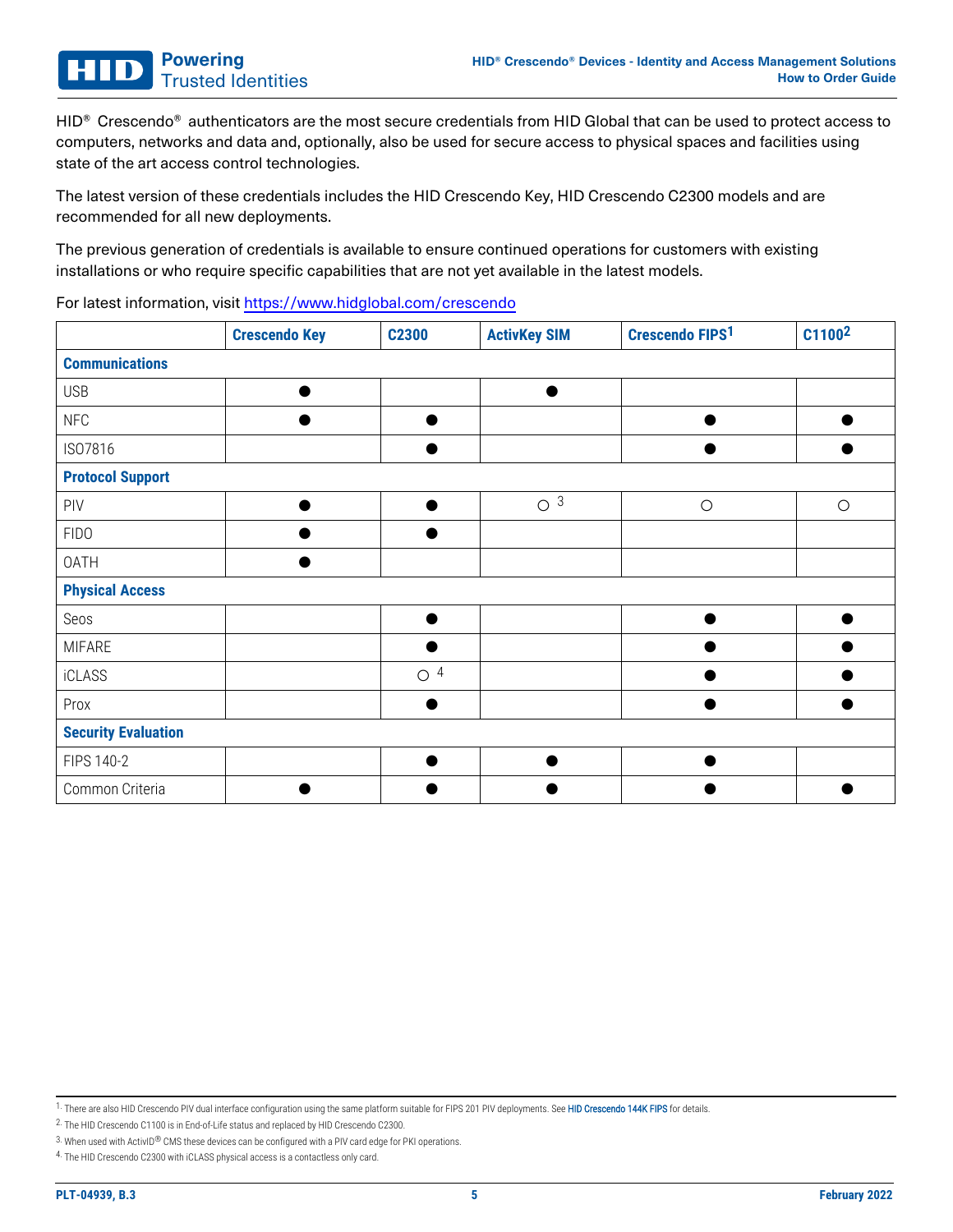

### <span id="page-5-0"></span>**1.1 HID Crescendo Key**



The HID Crescendo Key is a device available in USB Type A and USB Type C form factors, that delivers FIDO, PIV PKI, and OATH capabilities.

All models are ready-to-use FIDO USB and NFC Security Keys.

HID Crescendo Keys are available with the following configurations or profiles:

- Standalone Profile supporting a wide combination of capabilities:
	- FIDO, with any FIDO2-compliant browsers and applications
	- PIV/PKI initialized using a stand-alone installation of ActivID ActivClient<sup>®</sup> middleware or using the HID Credential Management solutions
	- <sup>l</sup> OATH, managed by a stand-alone HID tool such as the HID Crescendo Management Tool, HID Crescendo Authenticator Tool or by leveraging the HID Crescendo API
- Secure Managed Profile requiring ActivID Credential Management solutions (HID WorkForceID™ Management) for management of PIV and OATH capabilities in a more secure way. It is suitable for larger deployments where a complete lifecycle management solution is required to synchronize data between a user directory, one or more certification authorities and the HID Crescendo devices assigned to users.

<span id="page-5-1"></span>For more information, go to the HID Global website at [https://www.hidglobal.com/products/cards-and](https://www.hidglobal.com/products/cards-and-credentials/crescendo)[credentials/crescendo](https://www.hidglobal.com/products/cards-and-credentials/crescendo)

### **1.2 HID Crescendo C2300**



HID Crescendo C2300 are the latest generation of multi-application smart cards that combine logical and physical access in the same device.

They exist in hardware configurations compatible with different physical access control systems.

When placing an order for HID Crescendo C2300 smart card, a format must be specified for each of the included technologies.

<span id="page-5-2"></span>For information about formats used in physical access technology, contact your HID PACS representative or your PACS reseller. You can also read [Understanding](https://www.hidglobal.com/sites/default/files/hid-understanding_card_data_formats-wp-en.pdf) Card Data Formats on the HID Global website.

### **1.3 HID Crescendo FIPS**



For customers that have a strict requirement to show a current validation certificate, HID Crescendo FIPS are hybrid cards with a contact FIPS 140-2 certified module used for PKI operations and optional contactless technologies for physical access.

The HID Crescendo FIPS family also includes a dual interface card compliant with FIPS 201 for issuance of US Government Personal Identity Verification PIV smart cards.

### <span id="page-5-3"></span>**1.4 HID Global ActivKey SIM**

The HID Global ActivKey SIM is a USB key form factor with a FIPS 140-2 cryptographic module.

**Note:** The ActivKey SIM that embeds C1100 and C1150 are transitioning to End-of-Life status during 2020 and customers are encouraged to migrate to the **HID [Crescendo](#page-5-0) Key** and use this new platform for all new deployments.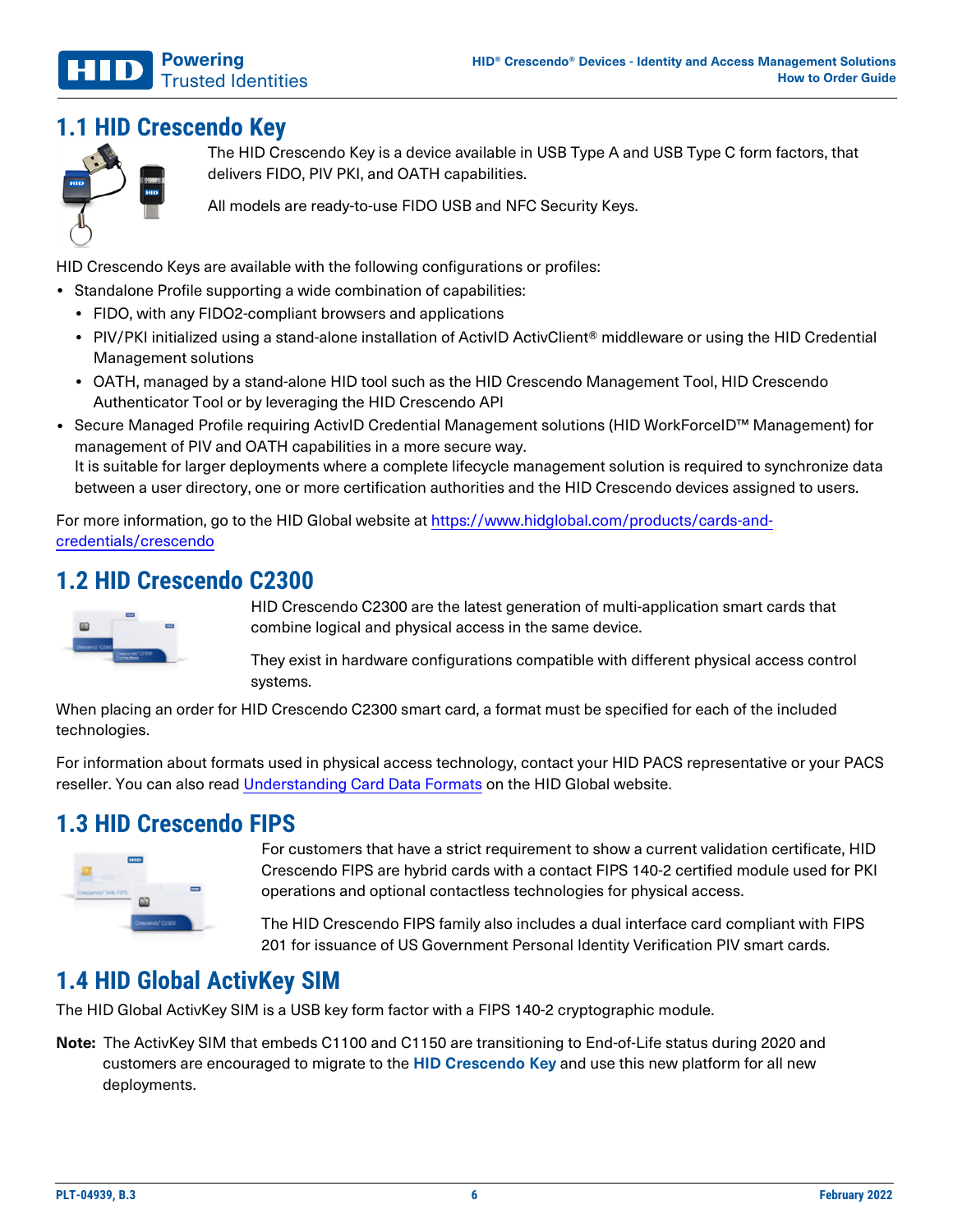<span id="page-6-0"></span>

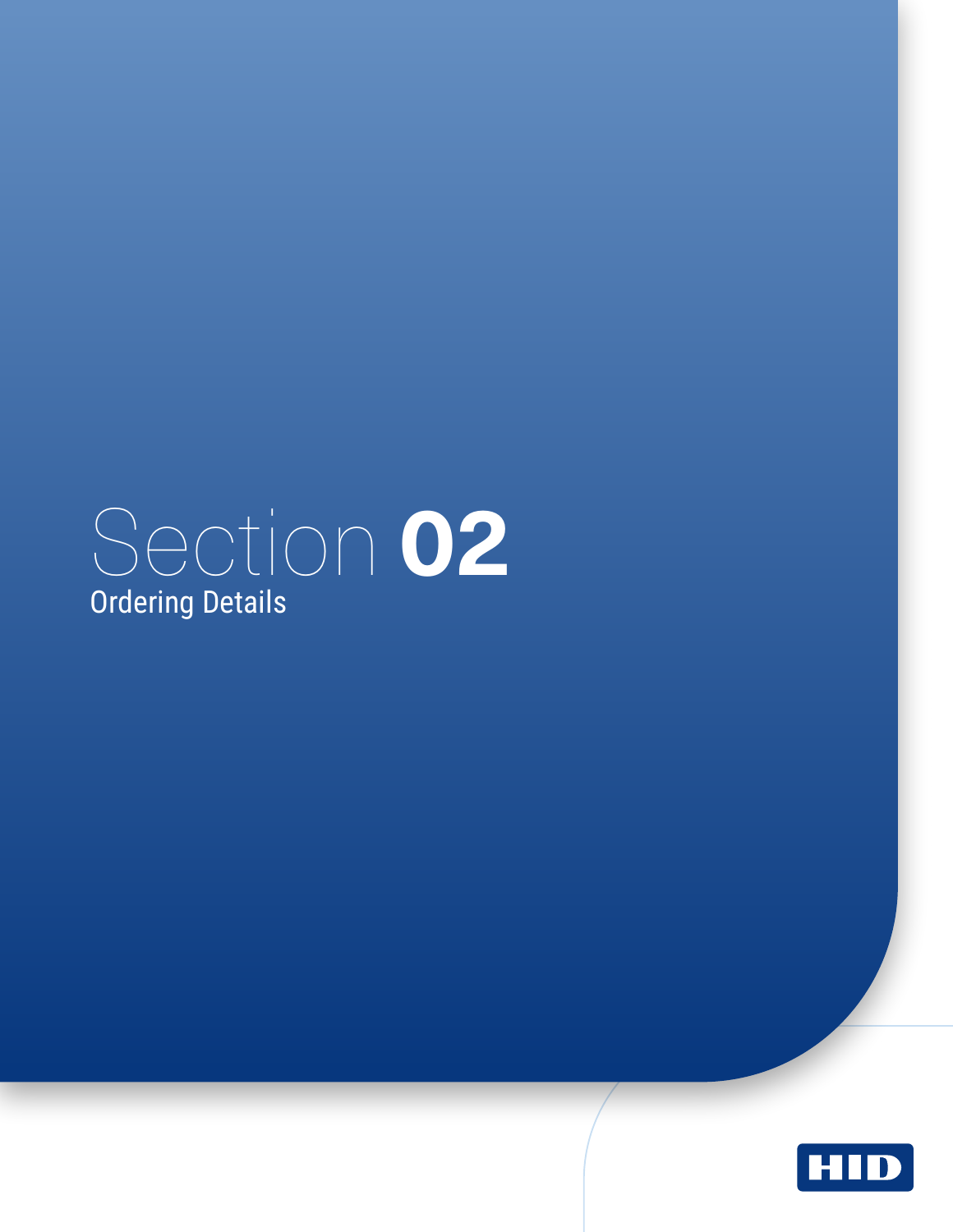The sections below specify the part numbers and, if available, the programming and marking options that need to be specified when placing an order.

<span id="page-7-0"></span>In addition to standard part numbers that are typically in stock, it is possible to define and order custom part numbers that are built-to-order and that can include custom graphics or initialization profiles.

### <span id="page-7-1"></span>**2.1 Overview**

#### **2.1.1 Ordering Smart Card Form Factors**

When you send your order for devices to HID Global, you must specify the part number and required programming information for the different technologies as specified in *Programming* column of the tables that follow for each product family.

| Part Number of the smart card: | Programming information for Logical Access: | Programming information for Physical Access: |
|--------------------------------|---------------------------------------------|----------------------------------------------|
| 40xxxxxx                       | <b>CRExxxx</b>                              | <b>Hxxxx</b>                                 |

#### **Guidelines:**

- **If there are graphical customization options, add them from <b>[Customization](#page-14-0) Options**, with the same quantity as the number of credentials.
- The quantity corresponds to SKU count, in the case of smart card one unit is one card, and the minimum order quantity is 100.
- If the order includes a Corporate 1000 format, remember to add part number MC-1000 Corp 1000 Management Fee with the same quantity as the number of credentials.
- <span id="page-7-2"></span>• If you request an Elite Key, add the MC-0036 Elite Key Management Fee.

#### **2.1.2 Ordering USB Key Form Factors**

When you send your order for devices to HID Global, the part number includes already all the details related to the graphical and programming information.

Part Number of the USB Key: BKAxx or BKNxxx or BKSxx

<span id="page-7-3"></span>**Note:** The quantity corresponds to SKU count, in the case of HID Crescendo Key or ActivKey SIM, you order boxes of 100 units, so one unit is one box.

### <span id="page-7-4"></span>**2.2 HID Crescendo Key Series**

#### **2.2.1 Part Numbers**

| <b>SKU</b> | <b>Description</b>                                        |
|------------|-----------------------------------------------------------|
| BKA106P100 | Crescendo Key Type A - Standalone profile - 100 units     |
| BKA100P100 | Crescendo Key Type A - Secure Managed Profile - 100 units |
| BKN106P100 | Crescendo Key Type C - Standalone profile - 100 units     |
| BKN100P100 | Crescendo Key Type C - Secure Managed Profile - 100 units |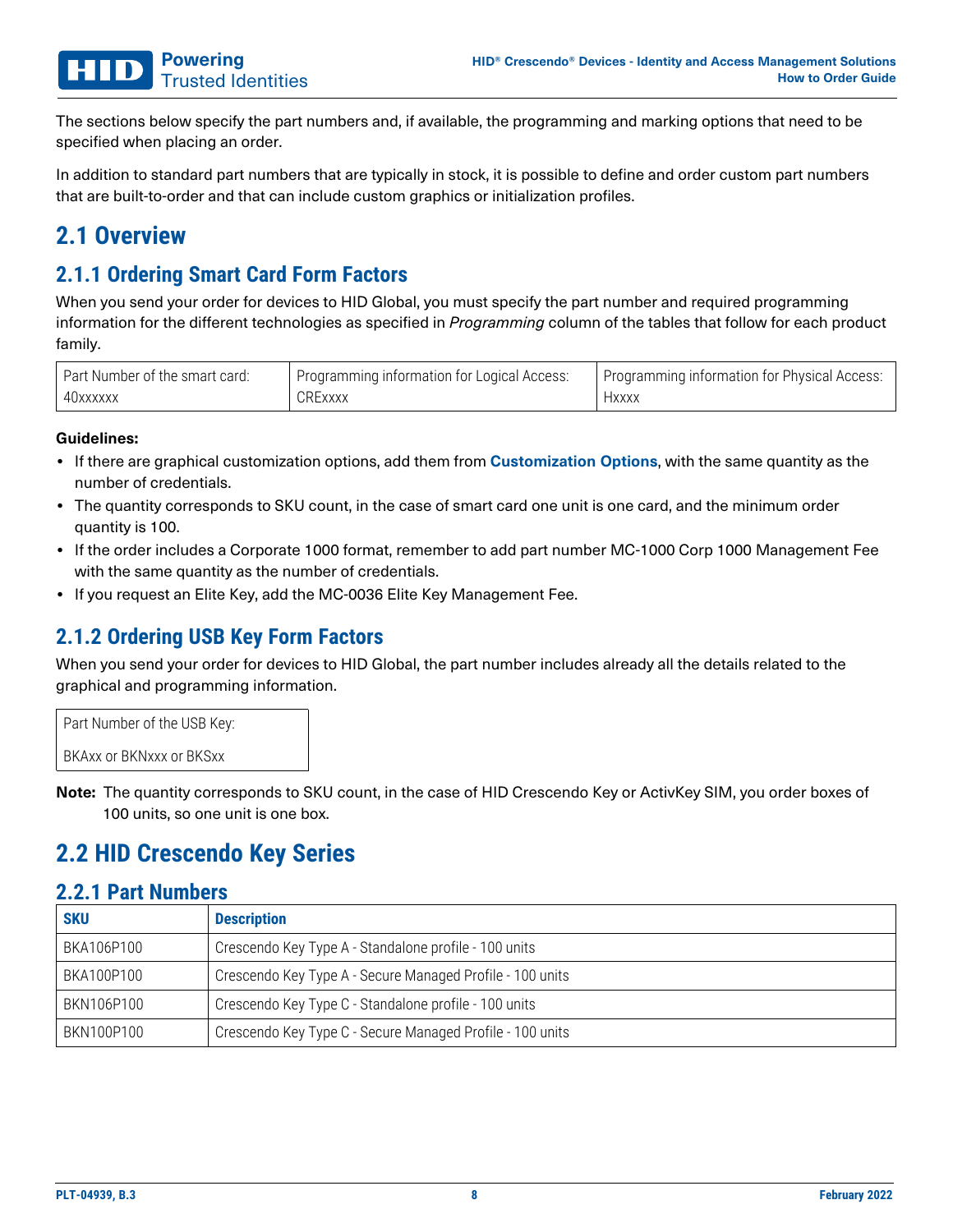

### <span id="page-8-0"></span>**2.3 HID Crescendo C2300**

| $1st$ RF Tech<br>0:None<br>2:iClass 32K<br>4: Mifare Classic 4K<br>6: Mifare DESFire EV1<br>7: Mifare DESFire EV2<br>8:SEOS 8K | $2nd$ RF Tech<br>0:None<br>1:Prox<br>2: iClass 32K<br>4: Mifare Classic 4K<br>6: Mifare DESFire EV1<br>7:Mifare DESFire EV2 | 3rd RF Tech (optional)<br>0:None<br>1:Prox<br>2:iClass 32K<br>4 Mifare Classic 4K<br>6: Mifare DESFire EV1<br>7:Mifare DESFire EV2 |
|--------------------------------------------------------------------------------------------------------------------------------|-----------------------------------------------------------------------------------------------------------------------------|------------------------------------------------------------------------------------------------------------------------------------|
|                                                                                                                                |                                                                                                                             | 4 <sup>th</sup> RF Tech (optional)<br>0:None                                                                                       |
| <b>Technology</b>                                                                                                              | 402TabcdFx                                                                                                                  | 1:Prox                                                                                                                             |
| 1:Contact only<br>2:Contactless only<br>3:Dual Interface                                                                       | JCOP3<br><b>PACS FIPS</b>                                                                                                   | Artwork (optional)<br><b>B:Blank</b><br>M:Magstripe<br>C:Custom                                                                    |

#### <span id="page-8-1"></span>**2.3.1 Codification and Part Numbers**

| <b>SKU</b> | <b>Technology</b> | <b>Description</b>                       | <b>Required Programming Information</b> |  |
|------------|-------------------|------------------------------------------|-----------------------------------------|--|
| 402300x    | Dual Interface    | Crescendo C2300                          | Contact: format                         |  |
| 402301x    | Dual Interface    | Crescendo C2300, Prox                    | Contact: format                         |  |
|            |                   |                                          | Proximity: format, CN, FC               |  |
| 402340x    | Dual Interface    | Crescendo C2300, MIFARE Classic 4K       | Contact: format                         |  |
|            |                   |                                          | MIFARE Classic: format, CN, FC          |  |
| 402341x    | Dual Interface    | Crescendo C2300, MIFARE Classic 4K, PROX | Contact: format                         |  |
|            |                   |                                          | MIFARE Classic: format, CN, FC          |  |
|            |                   |                                          | Proximity: format, CN, FC               |  |
| 402360x    | Dual Interface    | Crescendo C2300, DESFire EV1 8K          | Contact: format                         |  |
|            |                   |                                          | DESFire: format, CN, FC - or INIT       |  |
| 402361x    | Dual Interface    | Crescendo C2300, DESFire EV1 8K, Prox    | Contact: format                         |  |
|            |                   |                                          | DESFire: format, CN, FC - or INIT       |  |
|            |                   |                                          | Proximity: format, CN, FC               |  |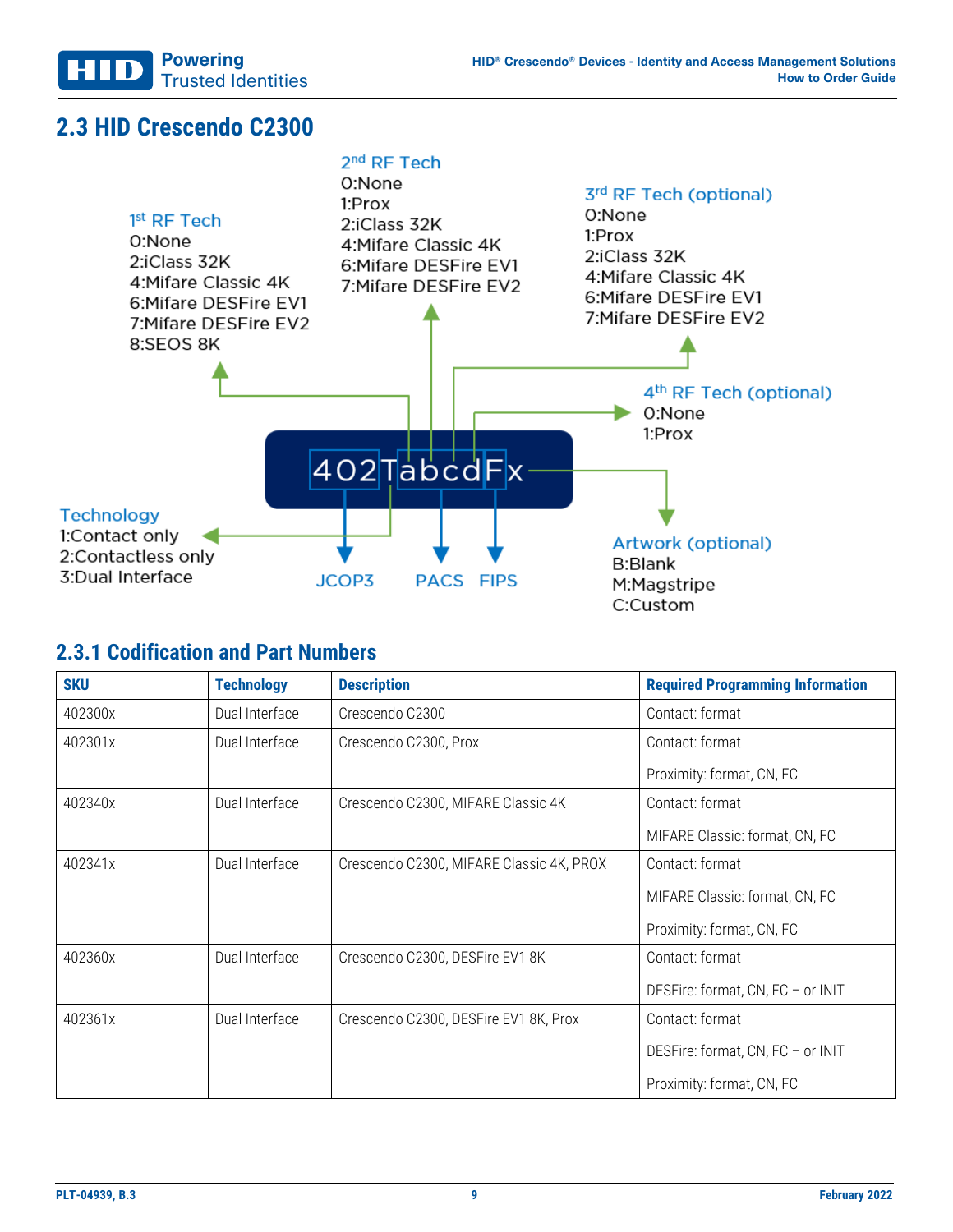

| <b>SKU</b> | <b>Technology</b> | <b>Description</b>                       | <b>Required Programming Information</b> |
|------------|-------------------|------------------------------------------|-----------------------------------------|
| 402380x    | Dual Interface    | Crescendo C2300, Seos 8K                 | Contact: format                         |
|            |                   |                                          | Seos: format, CN, FC                    |
| 402381x    | Dual Interface    | Crescendo C2300, Seos 8K, Prox           | Contact: format                         |
|            |                   |                                          | Seos: format, CN, FC                    |
|            |                   |                                          | Proximity: format, CN, FC               |
| 402300Fx   | Dual Interface    | Crescendo C2300 FIPS                     | Contact: format                         |
| 402301Fx   | Dual Interface    | Crescendo C2300 FIPS, Prox               | Contact: format                         |
|            |                   |                                          | Proximity: format, CN, FC               |
| 402220x    | Contactless       | Crescendo C2300 CL iCLASS SR             | Crescendo: format                       |
|            |                   |                                          | iCLASS: format, CN, FC                  |
| 402221x    | Contactless       | Crescendo C2300 CL iCLASS SR, Prox       | Crescendo: format                       |
|            |                   |                                          | iCLASS: format, CN, FC                  |
|            |                   |                                          | Proximity: format, CN, FC               |
| 4022821x   | Contactless       | Crescendo C2300 CL iCLASS SR, SEOS, Prox | Crescendo: format                       |
|            |                   |                                          | iCLASS: format, CN, FC                  |
|            |                   |                                          | Seos: format, CN, FC                    |
|            |                   |                                          | Proximity: format, CN, FC               |

Where:

- x can be B(Blank) or (M)Magstripe or (C)Custom
- <span id="page-9-0"></span>• INIT = PACS technology not initialized

#### **2.3.2 Programming Information**

| <b>Field</b>                              | <b>Description</b>                                                                                                                                                                                                                                                                     | <b>Example values</b>                                                            |
|-------------------------------------------|----------------------------------------------------------------------------------------------------------------------------------------------------------------------------------------------------------------------------------------------------------------------------------------|----------------------------------------------------------------------------------|
| <b>Contact (for dual interface cards)</b> |                                                                                                                                                                                                                                                                                        |                                                                                  |
| Format                                    | Determines enabled features and options. The most common values are CRE10006868, the<br>standard stand-alone format for cards managed with ActivClient or the HID Credential<br>Management Service, and CRE00000000, the format used for cards managed by ActivID<br>CMS (on-premise). | CRE00000000 -<br>Secure Managed<br>Profile<br>CRE10006868-<br>Standalone Profile |
| Elite key                                 | Optional end customer specific reference used to protect the card manager                                                                                                                                                                                                              |                                                                                  |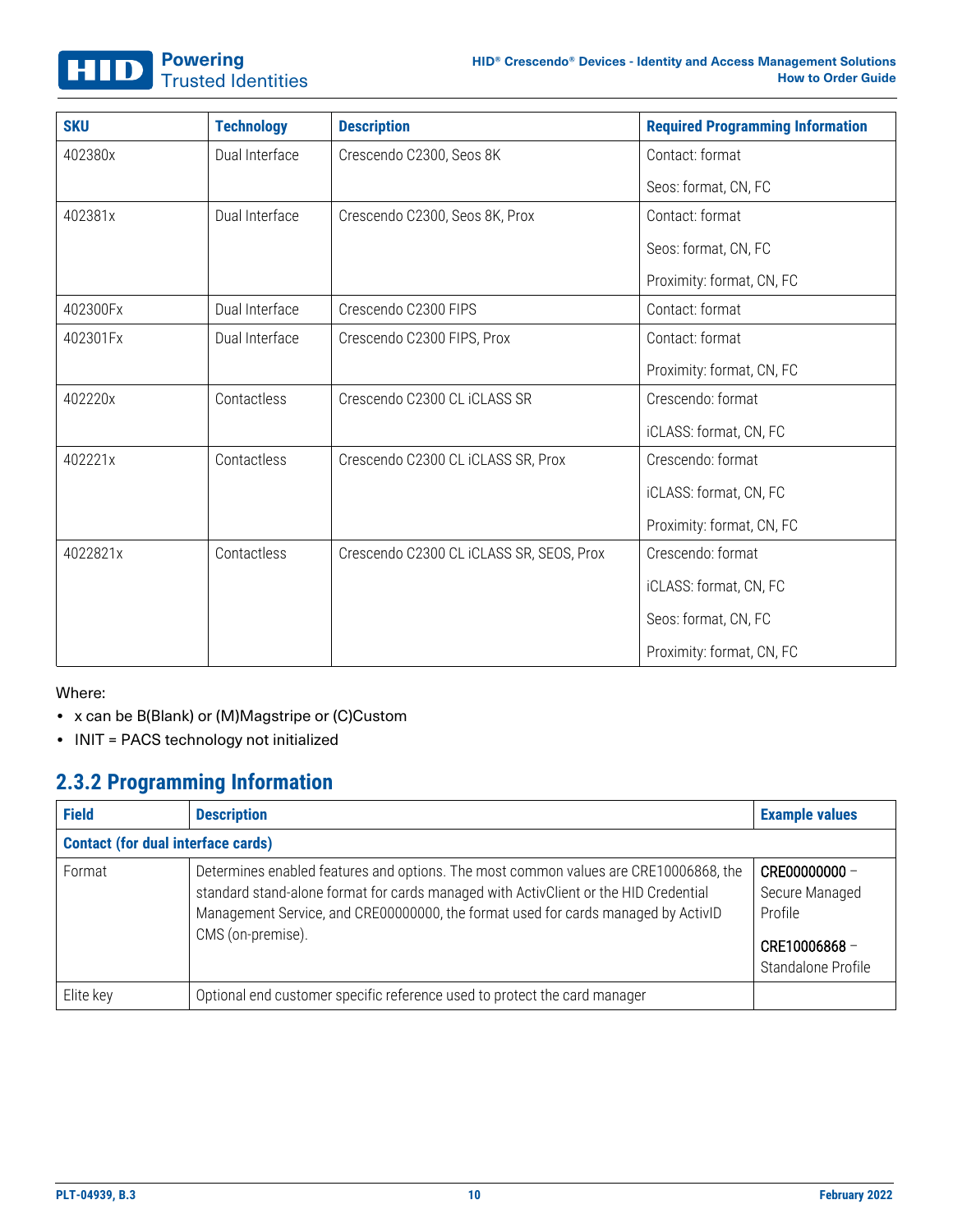| <b>Field</b>       | <b>Description</b>                                                                                                                                                                                                                                                | <b>Example values</b>                                               |  |  |  |
|--------------------|-------------------------------------------------------------------------------------------------------------------------------------------------------------------------------------------------------------------------------------------------------------------|---------------------------------------------------------------------|--|--|--|
|                    | <b>Crescendo (for cards with iCLASS)</b>                                                                                                                                                                                                                          |                                                                     |  |  |  |
| Format             | Determines enabled features and options. The most common values are CRE10006868, the<br>standard stand-alone format for cards managed with ActivClient or the HID Credential<br>Management Service, and CRE00000000, the format used for cards managed by ActivID | CRE00000000 -<br>Secure Managed<br>Profile                          |  |  |  |
|                    | CMS (on-premise).                                                                                                                                                                                                                                                 | CRE10204868-<br>Standalone profile<br>with PKI and FIDO<br>features |  |  |  |
|                    |                                                                                                                                                                                                                                                                   | CRE40204868-<br>Standalone full PKI<br>profile (no FIDO)            |  |  |  |
| Elite key          | Optional end customer specific reference used to protect the card manager                                                                                                                                                                                         |                                                                     |  |  |  |
| <b>Seos</b>        |                                                                                                                                                                                                                                                                   |                                                                     |  |  |  |
| Format             | Determines the structure of PAC bits                                                                                                                                                                                                                              | H10302 - HID 37<br><b>Bits</b>                                      |  |  |  |
| Card number (CN)   | Initial card number in the order                                                                                                                                                                                                                                  |                                                                     |  |  |  |
| Facility code (FC) | Optional additional field, in some formats can be a site or company code                                                                                                                                                                                          |                                                                     |  |  |  |
| Elite key          | Optional end customer specific reference used to protect Seos vault access                                                                                                                                                                                        |                                                                     |  |  |  |
| <b>DESFire</b>     |                                                                                                                                                                                                                                                                   |                                                                     |  |  |  |
| Format             | Determines the structure of PAC bits, in MIFARE technologies it can be an HID format or be<br>left as INIT for blank unprogrammed cards                                                                                                                           | H10302 - HID 37<br><b>Bits</b>                                      |  |  |  |
| Card number (CN)   | Initial card number in the order                                                                                                                                                                                                                                  |                                                                     |  |  |  |
| Facility code (FC) | Optional additional field, in some formats can be a site or company code                                                                                                                                                                                          |                                                                     |  |  |  |
| Elite key          | Optional end customer specific reference used to protect Seos vault access                                                                                                                                                                                        |                                                                     |  |  |  |
| <b>Prox</b>        |                                                                                                                                                                                                                                                                   |                                                                     |  |  |  |
| Format             | Determines the structure of PAC bits                                                                                                                                                                                                                              | H10302 - HID 37<br><b>Bits</b>                                      |  |  |  |
| Card number (CN)   | Initial card number in the order                                                                                                                                                                                                                                  |                                                                     |  |  |  |
| Facility code (FC) | Optional additional field, in some formats can be a site or company code                                                                                                                                                                                          |                                                                     |  |  |  |
| <b>iCLASS</b>      |                                                                                                                                                                                                                                                                   |                                                                     |  |  |  |
| Format             | Determines the structure of PAC bits                                                                                                                                                                                                                              | H10302 - HID 37<br><b>Bits</b>                                      |  |  |  |
| Card number (CN)   | Initial card number in the order                                                                                                                                                                                                                                  |                                                                     |  |  |  |
| Facility code (FC) | Optional additional field, in some formats can be a site or company code                                                                                                                                                                                          |                                                                     |  |  |  |
| Elite key          | Optional end customer specific reference used to restrict iCLASS memory access                                                                                                                                                                                    |                                                                     |  |  |  |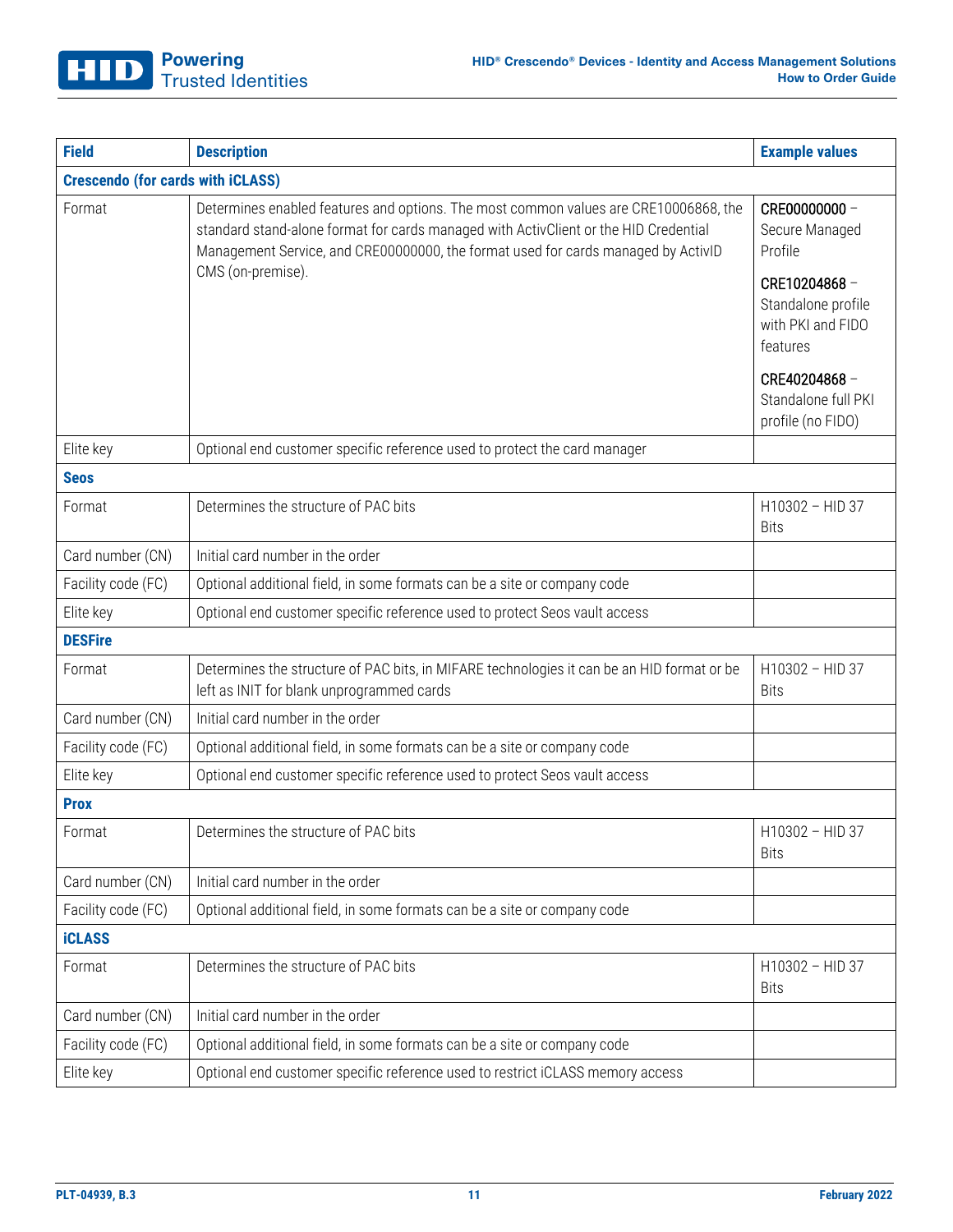### <span id="page-11-1"></span><span id="page-11-0"></span>**2.4 HID Crescendo 144K FIPS**

#### **2.4.1 Part Numbers**

| <b>SKU</b>     | <b>Description</b>                             | <b>Required Programming Information</b> |
|----------------|------------------------------------------------|-----------------------------------------|
| 40000B-D14     | Crescendo 144K FIPS                            | Contact: format                         |
| 40020B-D14     | Crescendo 144K FIPS iCLASS 32K                 | Contact: format                         |
|                |                                                | iCLASS: format, CN, FC                  |
| 40040B-D14     | Crescendo 144K FIPS MIFARE Classic 4K          | Contact: format                         |
|                |                                                | MIFARE: format, CN, FC                  |
| 40060B-D14     | Crescendo 144K FIPS MIFARE DESFire EV1 8K      | Contact: format                         |
|                |                                                | MIFARE: format, CN, FC                  |
| 40080B-D14     | Crescendo 144K FIPS Seos 8K                    | Contact: format                         |
|                |                                                | Seos: format, CN, FC                    |
| 40021B-D14     | Crescendo 144K FIPS iCLASS 32K Prox            | Contact: format                         |
|                |                                                | iCLASS: format, CN, FC                  |
|                |                                                | Proximity: format, CN, FC               |
| 40041B-D14     | Crescendo 144K FIPS MIFARE Classic 4K Prox     | Contact: format                         |
|                |                                                | MIFARE: format, CN, FC                  |
|                |                                                | Proximity: format, CN, FC               |
| 40061B-D14     | Crescendo 144K FIPS MIFARE DESFire EV1 8K Prox | Contact: format                         |
|                |                                                | MIFARE: format, CN, FC                  |
|                |                                                | Proximity: format, CN, FC               |
| 40081B-D14     | Crescendo 144K FIPS Seos 8K Prox               | Contact: format                         |
|                |                                                | Seos: format, CN, FC                    |
|                |                                                | Proximity: format, CN, FC               |
| 400821B-D14    | Crescendo 144K FIPS Seos 8K iCLASS 32K Prox    | Contact: format                         |
|                |                                                | Seos: format, CN, FC                    |
|                |                                                | iCLASS: format, CN, FC                  |
|                |                                                | Proximity: format, CN, FC               |
| 40030M-D14     | Crescendo PIV Mag Stripe                       | N/A                                     |
| 40030M-D14-TAC | Crescendo TAC Mag Stripe                       | N/A                                     |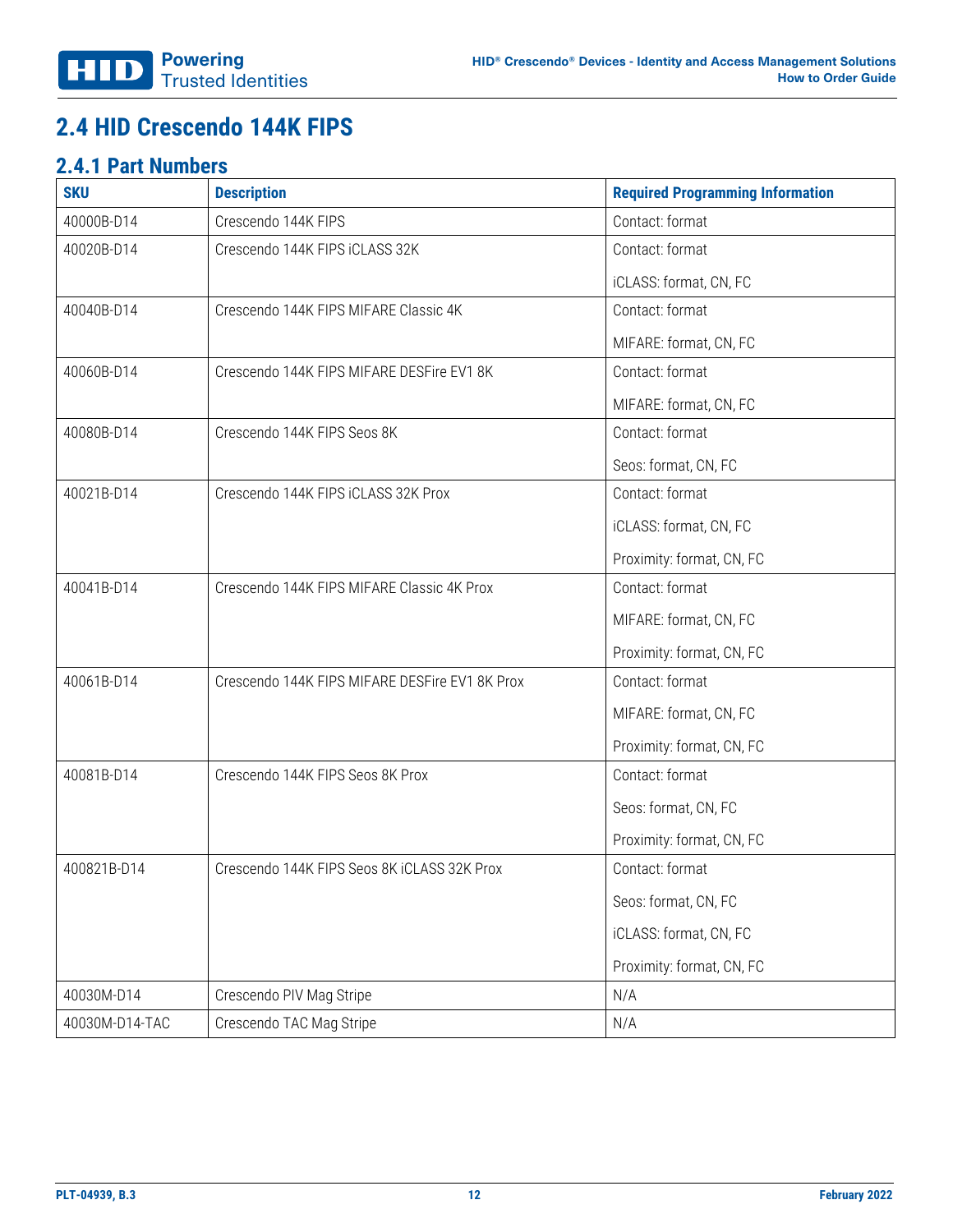### <span id="page-12-0"></span>**2.4.2 Programming Information**

| <b>Field</b>       | <b>Description</b>                                                                                                                                                                   | <b>Example values</b>                         |
|--------------------|--------------------------------------------------------------------------------------------------------------------------------------------------------------------------------------|-----------------------------------------------|
| <b>Contact</b>     |                                                                                                                                                                                      |                                               |
| Format             | Determines enabled features and options with only two possible values:<br>• STAND-ALONE for cards managed with ActivClient<br>NO-PROFILE for cards managed by ActivID CMS on-premise | STAND-ALONE -<br>STANDARD<br>NO-PROFILE - CMS |
| Elite key          | Optional end customer-specific reference used to protect the card manager                                                                                                            |                                               |
| <b>Seos</b>        |                                                                                                                                                                                      |                                               |
| Format             | Determines the structure of PAC bits                                                                                                                                                 | H10302 - HID 37<br><b>Bits</b>                |
| Card number (CN)   | Initial card number in the order                                                                                                                                                     |                                               |
| Facility Code (FC) | Optional additional field, in some formats can be a site or company code                                                                                                             |                                               |
| Elite key          | Optional end customer-specific reference used to protect Seos SIO                                                                                                                    |                                               |
| <b>iCLASS</b>      |                                                                                                                                                                                      |                                               |
| Format             | Determines the structure of PAC bits                                                                                                                                                 | H10302 - HID 37<br><b>Bits</b>                |
| Card number (CN)   | Initial card number in the order                                                                                                                                                     |                                               |
| Facility Code (FC) | Optional additional field, in some formats can be a site or company code                                                                                                             |                                               |
| Elite key          | Optional end customer-specific reference used to restrict iCLASS memory access                                                                                                       |                                               |
| <b>MIFARE</b>      |                                                                                                                                                                                      |                                               |
| Format             | Determines the structure of PAC bits, can be NONE if MIFARE is not to be programmed                                                                                                  | H10302 - HID 37<br><b>Bits</b>                |
| Card number (CN)   | Initial card number in the order, when a format is specified                                                                                                                         |                                               |
| Facility Code (FC) | Optional additional field, in some formats can be a site or company code                                                                                                             |                                               |
| <b>Prox</b>        |                                                                                                                                                                                      |                                               |
| Format             | Determines the structure of PAC bits                                                                                                                                                 | H10302 - HID 37<br><b>Bits</b>                |
| Card number (CN)   | Initial card number in the order                                                                                                                                                     |                                               |
| Facility Code (FC) | Optional additional field, in some formats can be a site or company code                                                                                                             |                                               |

### <span id="page-12-2"></span><span id="page-12-1"></span>**2.5 ActivID ActivKey SIM**

#### **2.5.1 Part Numbers**

| <b>SKU</b> | <b>Description</b>                                          |
|------------|-------------------------------------------------------------|
| BKS900P100 | ActivKey SIM 144K FIPS - Secure Managed Profile - 100 units |
| BKS906P100 | ActivKey SIM 144 FIPS - Standalone Profile - 100 units      |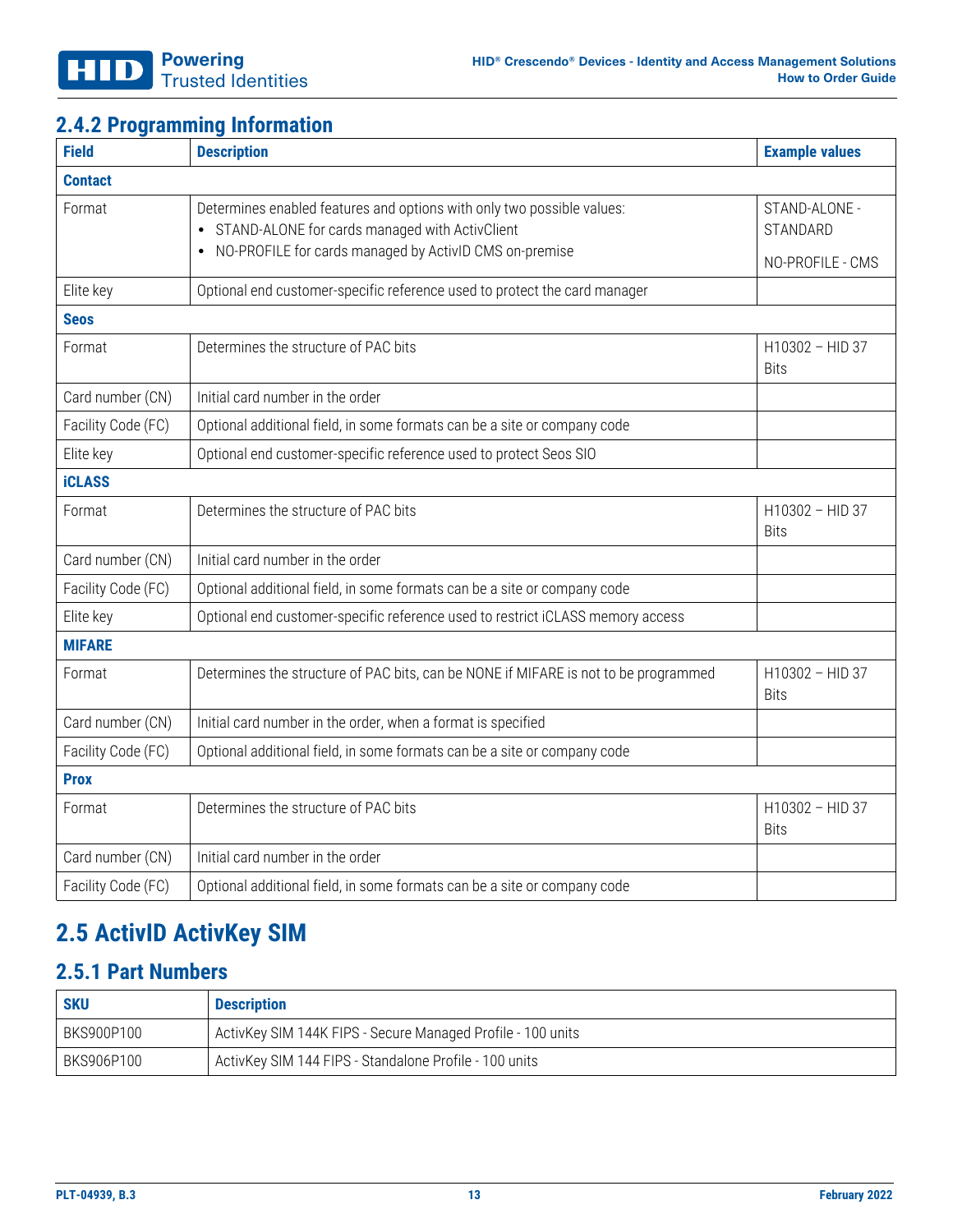### <span id="page-13-0"></span>**2.6 Sample Ordering Form**

The table below can be used as a template for placing an order.

| <b>SKU</b>                 | <b>Description</b>             |                 |                 |                 | <b>Quantity</b> |  |  |
|----------------------------|--------------------------------|-----------------|-----------------|-----------------|-----------------|--|--|
|                            |                                |                 |                 |                 |                 |  |  |
|                            |                                |                 |                 |                 |                 |  |  |
|                            |                                |                 |                 |                 |                 |  |  |
| <b>Programming Details</b> |                                |                 |                 |                 |                 |  |  |
|                            | Contact/Crescendo <sup>1</sup> | <b>Seos</b>     | <b>iCLASS</b>   | <b>Prox</b>     | <b>MIFARE</b>   |  |  |
| Format                     |                                |                 |                 |                 |                 |  |  |
| Marking                    | LASER UID HEX                  | <b>MATCHING</b> | <b>MATCHING</b> | <b>MATCHING</b> | <b>MATCHING</b> |  |  |
| Card Number (CN)           | N/A                            |                 |                 |                 |                 |  |  |
| Facility Code (FC)         | N/A                            |                 |                 |                 |                 |  |  |
| Elite Key                  |                                |                 |                 |                 |                 |  |  |

<sup>1.</sup> The technology that enables FIDO, PKI and OATH is called Crescendo in contactless cards (4022xx) and Contact in dual interface card (4023xx).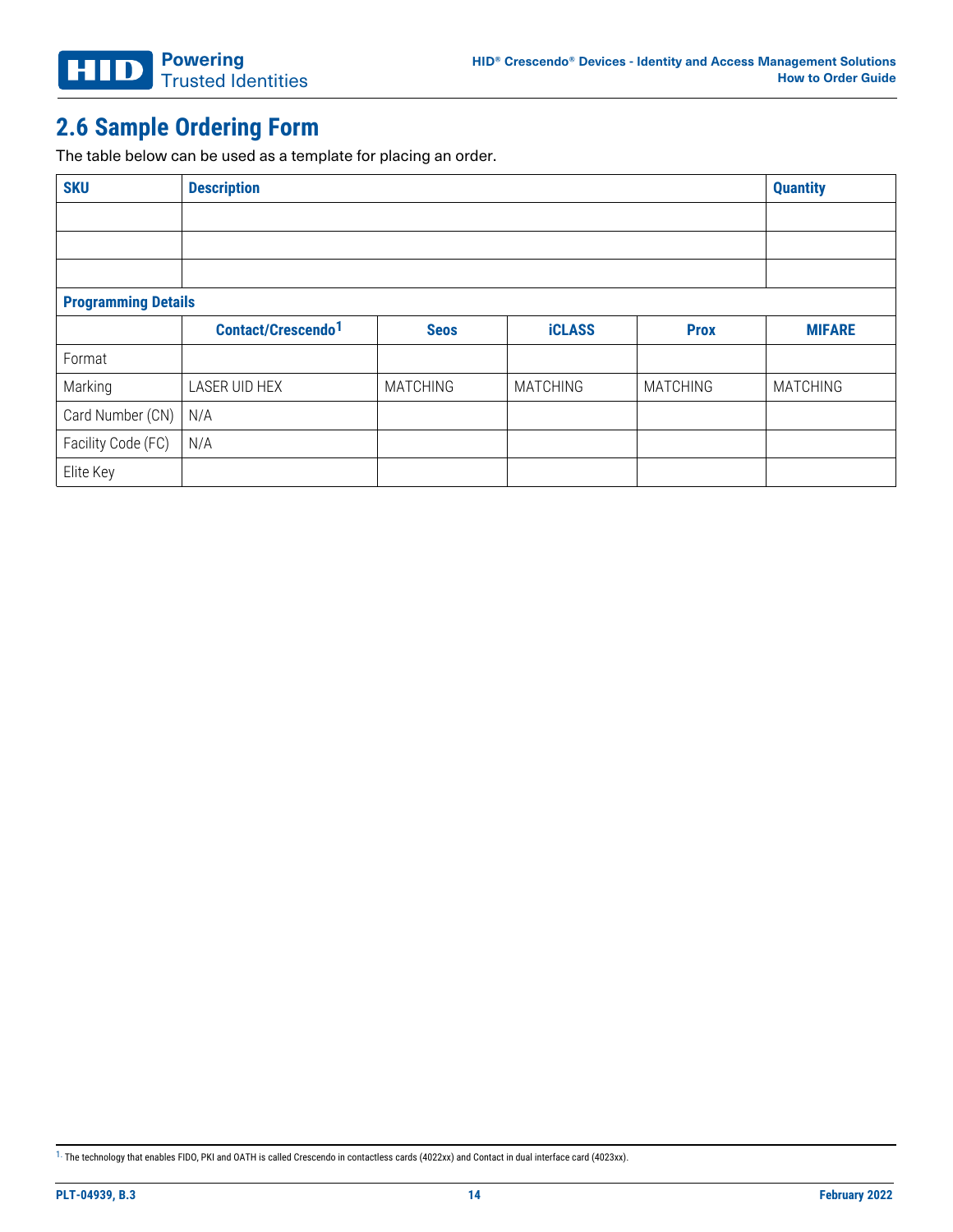<span id="page-14-0"></span>

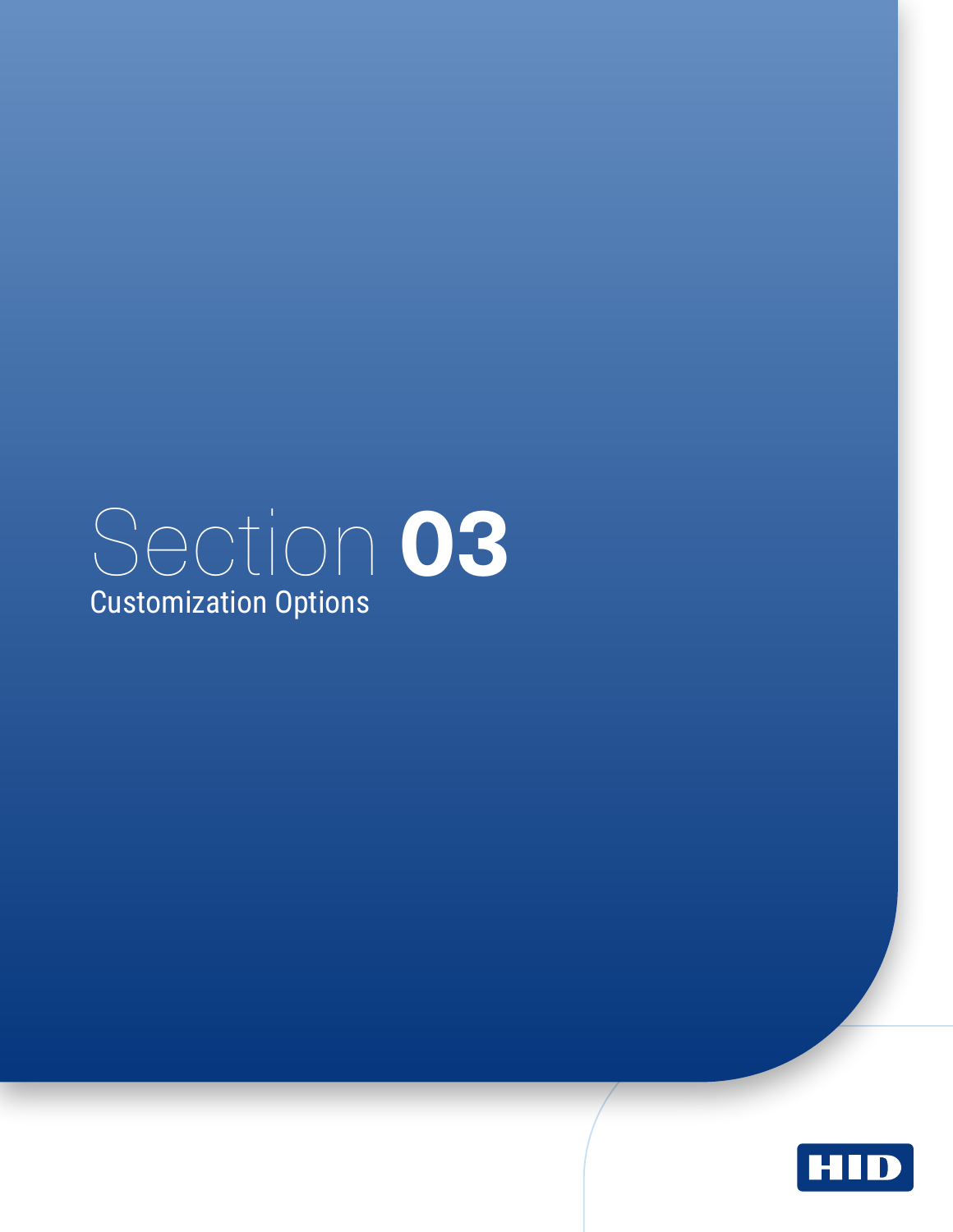### <span id="page-15-0"></span>**3.1 Options for Smart Card Form Factors**

HID Global offers a wealth of options to make secure and personalized credentials. You can learn more from your HID Global Account Manager and from the Identity on [Demand](https://www.hidglobal.com/node/4721) Success Guide on the HID Global website.

#### <span id="page-15-1"></span>**3.1.1 Artwork**

A custom artwork can be printed directly during the lamination process of the card and can include security features like holograms that cannot be reproduced.

#### <span id="page-15-2"></span>**3.1.2 Part Numbers**

| <b>SKU</b>     | <b>Description</b>                       |
|----------------|------------------------------------------|
| LITHO-CMYK     | Single side underlaminate offset 4 color |
| LITHO-CMYK-4-4 | Dual side underlaminate offset 4 color   |
| LITHO-SPOT     | Spot color (Pantone)                     |
| LITHO-BLACK    | Black offset printing                    |
| LC-0001        | Artwork Proof                            |
| ANTI-UV        | Ultraviolet static printing              |
| HOLO-SURFACE   | Surface HID Standard Hologram            |
| HOLO-EMBEDDED  | Embedded HID Standard Hologram           |

### <span id="page-15-4"></span><span id="page-15-3"></span>**3.2 Options for USB Key Form Factors**

#### **3.2.1 Customization Process Flow**

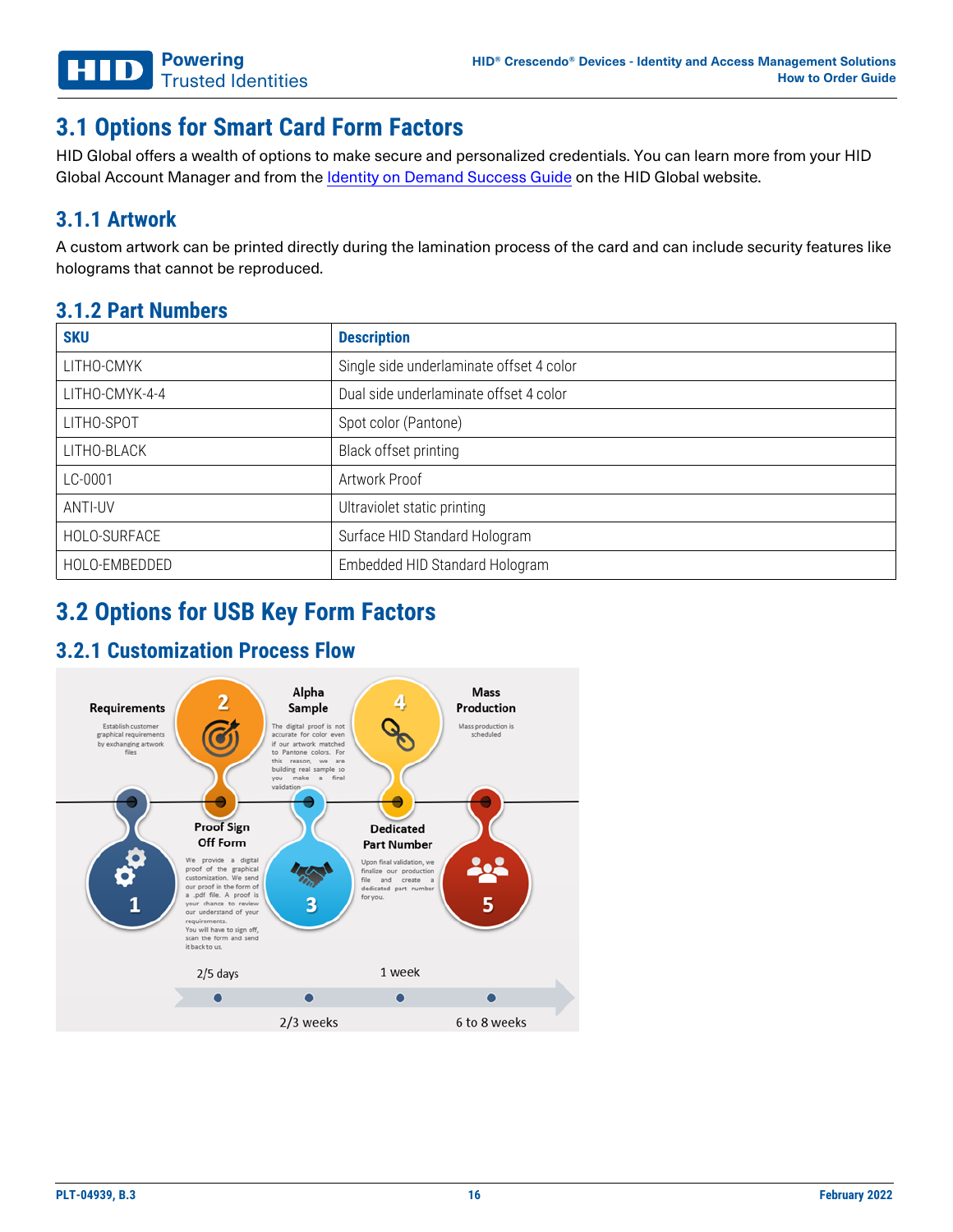#### <span id="page-16-0"></span>**3.2.2 Graphic Requirements - HID Global recommendations?**

- No fancy effect (shadow, fading, 50% black...); only plain pantone colors for casing and overlay
- No metallic color
- The logo should have a minimum height of 3mm

Trusted Identities

**Powering**

<span id="page-16-1"></span>• Characters should have a minimum height of 1.5mm

#### **3.2.3 What is the basic information required before starting any proof validation?**

- Pantone colors (drawing, text, ...)
- Font (Arial, ...)
- Font size
- <span id="page-16-2"></span>• Position of the logo on the windows glass (correctly adjusted, centered...)

#### **3.2.4 Artwork file - Document format?**

<span id="page-16-3"></span>• All files sent to HID Global should be in Adobe® Illustrator® version CS6 or earlier

#### **3.2.5 HID Global ActivID ActivKey SIM**

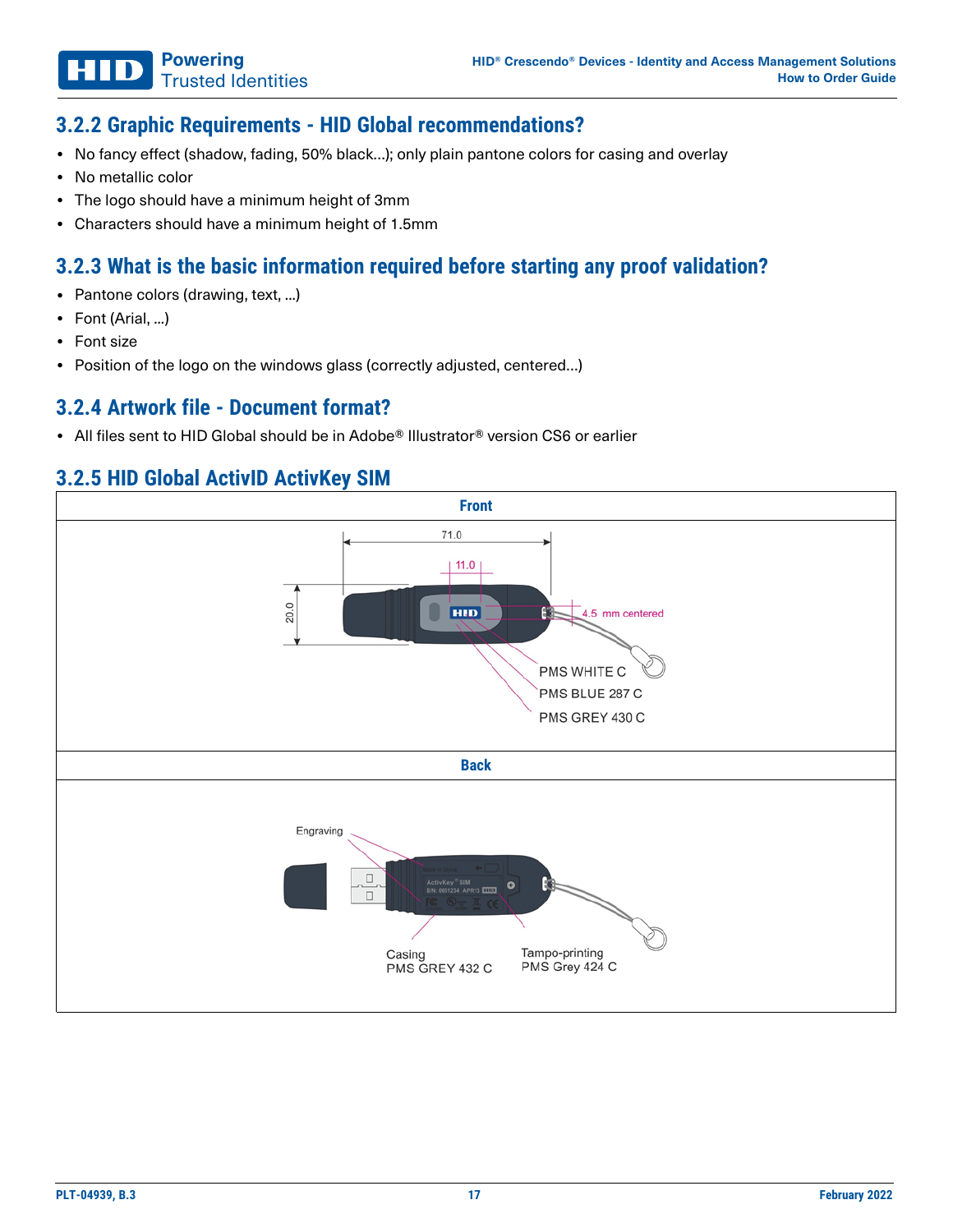

### <span id="page-17-0"></span>**3.2.6 HID Crescendo Key**

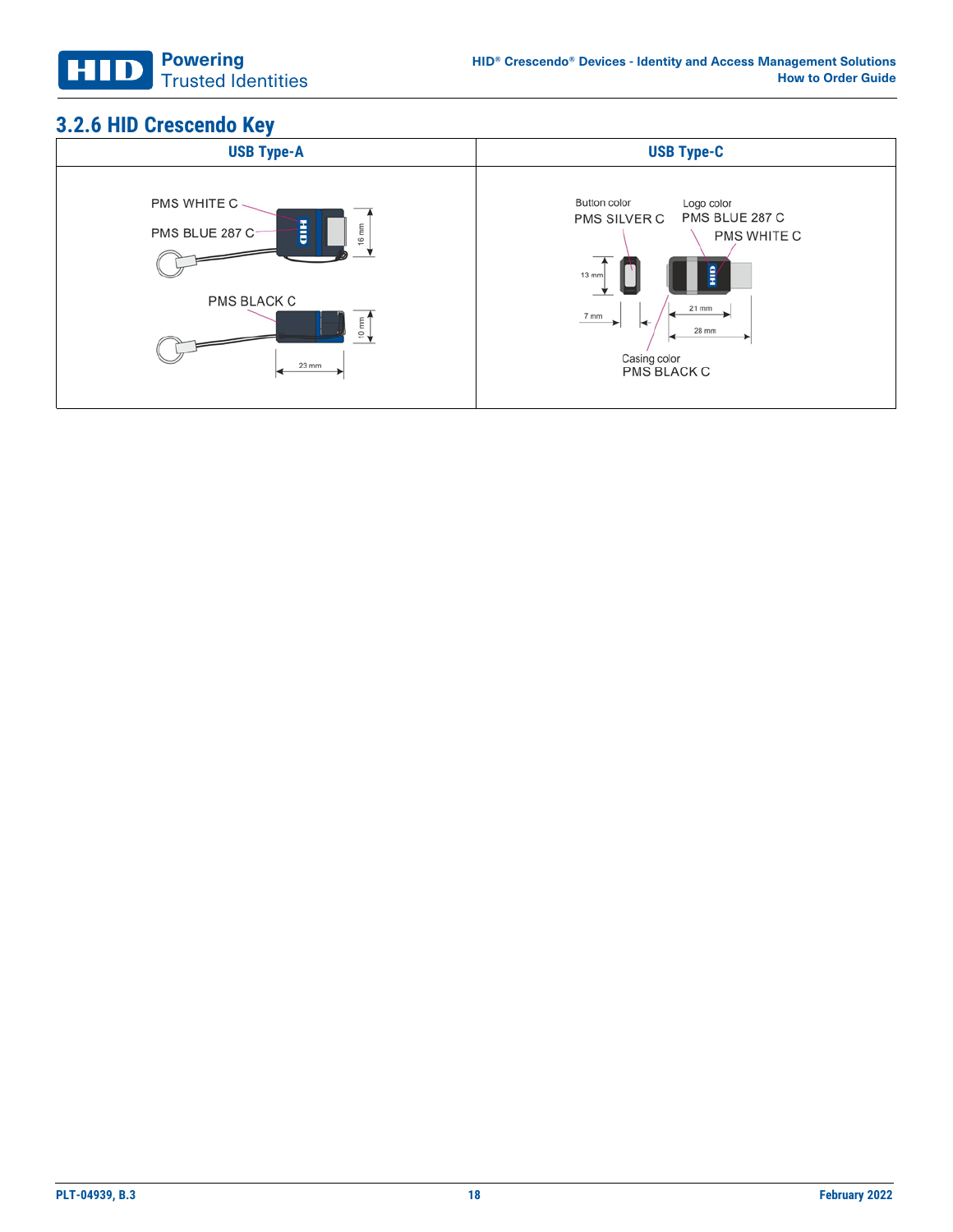### <span id="page-18-0"></span>**Revision history**

| <b>Date</b>      | <b>Description</b>                              | <b>Revision</b> |
|------------------|-------------------------------------------------|-----------------|
| February 2022    | Updates for HID Crescendo 2300 w/MIFARE Classic | B.3             |
| November 2021    | Updates for HID Crescendo C1100 EOL             | B.2             |
| September 2021   | Updates for HID Crescendo C2300 FIPS and iCLASS | $B^{\prime}$    |
| December 2020    | Updates for HID Crescendo C2300 DESFire         | <b>B.0</b>      |
| <b>July 2020</b> | Updates for HID Crescendo C2300 and Key         | A.0             |